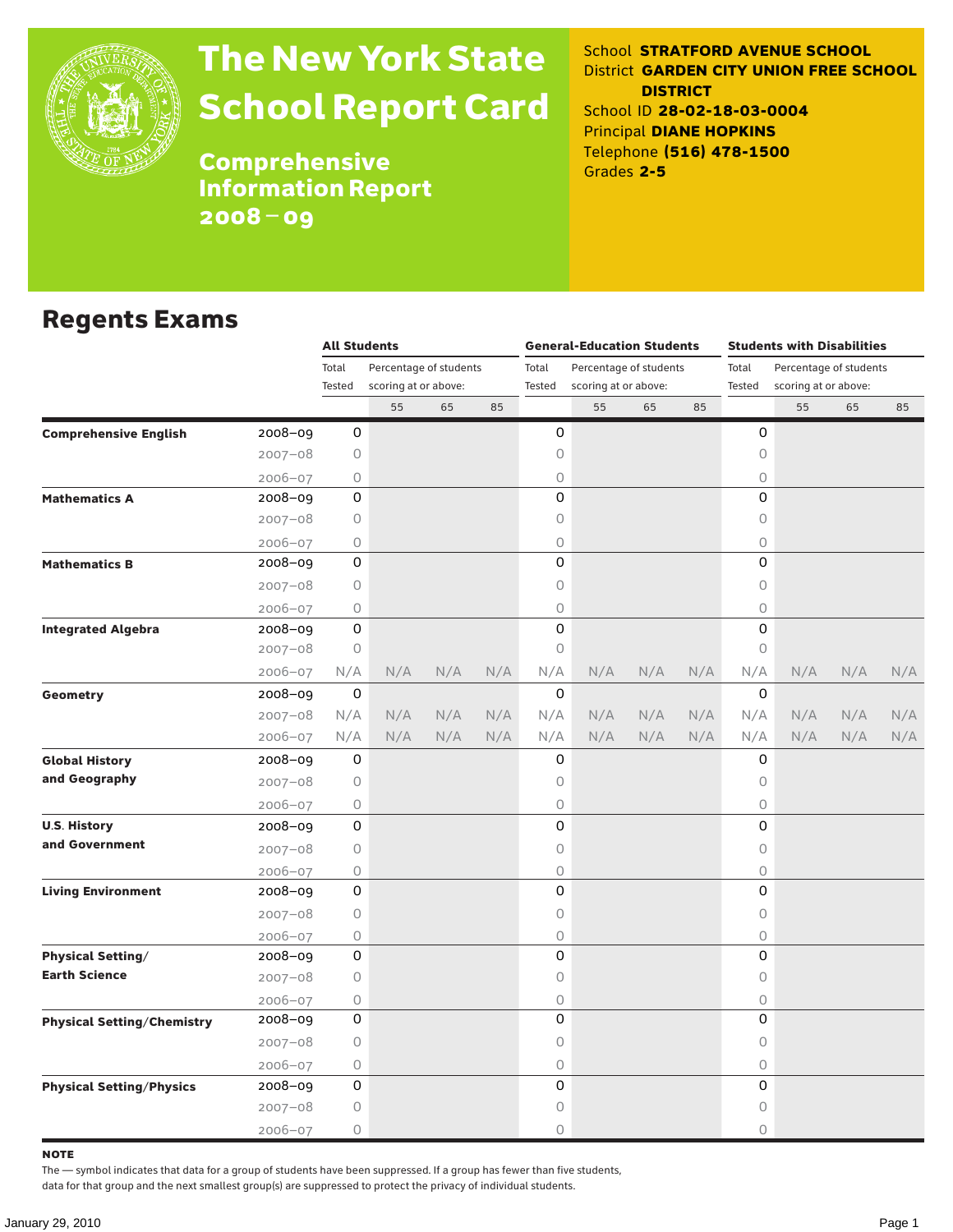School ID **28-02-18-03-0004**

### New York State English as a Second Language Achievement Test (NYSESLAT)

|                  |             | <b>All Students</b> |                                   |                             |     | <b>General-Education Students</b> |                |                          |                                   |  | <b>Students with Disabilities</b> |                     |                                   |                             |  |       |
|------------------|-------------|---------------------|-----------------------------------|-----------------------------|-----|-----------------------------------|----------------|--------------------------|-----------------------------------|--|-----------------------------------|---------------------|-----------------------------------|-----------------------------|--|-------|
|                  |             | Total               |                                   | Percent of students scoring |     |                                   | Total          |                          | Percent of students scoring       |  |                                   | Total               |                                   | Percent of students scoring |  |       |
|                  |             |                     | Tested in each performance level: |                             |     |                                   |                |                          | Tested in each performance level: |  |                                   |                     | Tested in each performance level: |                             |  |       |
|                  |             |                     |                                   | Begin. Interm. Adv.         |     | Prof.                             |                |                          | Begin. Interm. Adv.               |  | Prof.                             |                     |                                   | Begin. Interm. Adv.         |  | Prof. |
| <b>Listening</b> | 2008-09     | 0                   |                                   |                             |     |                                   | 0              |                          |                                   |  |                                   | 0                   |                                   |                             |  |       |
| and Speaking     | $2007 - 08$ | 0                   |                                   |                             |     |                                   | $\circ$        |                          |                                   |  |                                   | $\circ$             |                                   |                             |  |       |
| $(Grades K-1)$   | $2006 - 07$ | 0                   |                                   |                             |     |                                   | $\circ$        |                          |                                   |  |                                   | 0                   |                                   |                             |  |       |
| <b>Reading</b>   | $2008 - 09$ | 0                   |                                   |                             |     |                                   | $\mathbf 0$    |                          |                                   |  |                                   | 0                   |                                   |                             |  |       |
| and Writing      | $2007 - 08$ | 0                   |                                   |                             |     |                                   | 0              |                          |                                   |  |                                   | 0                   |                                   |                             |  |       |
| $(Grades K-1)$   | $2006 - 07$ | 0                   |                                   |                             |     |                                   | $\mathsf O$    |                          |                                   |  |                                   | 0                   |                                   |                             |  |       |
| <b>Listening</b> | $2008 - 09$ | 1                   |                                   |                             |     |                                   | $\mathbf{1}$   |                          |                                   |  |                                   | 0                   |                                   |                             |  |       |
| and Speaking     | $2007 - 08$ | 5                   | $0\%$                             | $0\%$                       | 40% | 60%                               | 4              |                          |                                   |  |                                   | 1                   |                                   |                             |  |       |
| (Grades $2-4$ )  | $2006 - 07$ | $\overline{2}$      | $\qquad \qquad -$                 |                             |     |                                   | $\overline{2}$ |                          |                                   |  | $\qquad \qquad -$                 | $\circ$             |                                   |                             |  |       |
| <b>Reading</b>   | $2008 - 09$ | $\mathbf 1$         | $\overline{\phantom{0}}$          |                             |     |                                   | $\mathbf{1}$   | $\overline{\phantom{0}}$ |                                   |  | $-$                               | 0                   |                                   |                             |  |       |
| and Writing      | $2007 - 08$ | 5                   | $0\%$                             | 0%                          |     | 0% 100%                           | 4              |                          |                                   |  |                                   | 1                   |                                   |                             |  |       |
| (Grades $2-4$ )  | $2006 - 07$ | 2                   |                                   |                             |     |                                   | 2              |                          |                                   |  |                                   | 0                   |                                   |                             |  |       |
| <b>Listening</b> | 2008-09     | 0                   |                                   |                             |     |                                   | 0              |                          |                                   |  |                                   | 0                   |                                   |                             |  |       |
| and Speaking     | $2007 - 08$ | $\mathbf 1$         |                                   |                             |     |                                   | 1              |                          |                                   |  |                                   | $\circ$             |                                   |                             |  |       |
| $(Grades 5-6)$   | $2006 - 07$ | 0                   |                                   |                             |     |                                   | $\circ$        |                          |                                   |  |                                   | 0                   |                                   |                             |  |       |
| <b>Reading</b>   | $2008 - 09$ | 0                   |                                   |                             |     |                                   | $\mathbf 0$    |                          |                                   |  |                                   | 0                   |                                   |                             |  |       |
| and Writing      | $2007 - 08$ | $\mathbf 1$         |                                   |                             |     |                                   | $\perp$        |                          |                                   |  |                                   | $\circlearrowright$ |                                   |                             |  |       |
| $(Grades 5-6)$   | $2006 - 07$ | 0                   |                                   |                             |     |                                   | 0              |                          |                                   |  |                                   | 0                   |                                   |                             |  |       |
| <b>Listening</b> | $2008 - 09$ | 0                   |                                   |                             |     |                                   | 0              |                          |                                   |  |                                   | 0                   |                                   |                             |  |       |
| and Speaking     | $2007 - 08$ | 0                   |                                   |                             |     |                                   | $\circ$        |                          |                                   |  |                                   | $\circ$             |                                   |                             |  |       |
| (Grades $7-8$ )  | $2006 - 07$ | 0                   |                                   |                             |     |                                   | $\circ$        |                          |                                   |  |                                   | 0                   |                                   |                             |  |       |
| <b>Reading</b>   | $2008 - 09$ | 0                   |                                   |                             |     |                                   | $\mathbf 0$    |                          |                                   |  |                                   | 0                   |                                   |                             |  |       |
| and Writing      | $2007 - 08$ | 0                   |                                   |                             |     |                                   | 0              |                          |                                   |  |                                   | 0                   |                                   |                             |  |       |
| $(Grades 7-8)$   | $2006 - 07$ | 0                   |                                   |                             |     |                                   | 0              |                          |                                   |  |                                   | 0                   |                                   |                             |  |       |
| <b>Listening</b> | 2008-09     | 0                   |                                   |                             |     |                                   | 0              |                          |                                   |  |                                   | 0                   |                                   |                             |  |       |
| and Speaking     | $2007 - 08$ | 0                   |                                   |                             |     |                                   | $\circ$        |                          |                                   |  |                                   | $\circ$             |                                   |                             |  |       |
| $(Grades g-12)$  | $2006 - 07$ | 0                   |                                   |                             |     |                                   | $\circ$        |                          |                                   |  |                                   | $\circ$             |                                   |                             |  |       |
| <b>Reading</b>   | 2008-09     | 0                   |                                   |                             |     |                                   | 0              |                          |                                   |  |                                   | 0                   |                                   |                             |  |       |
| and Writing      | $2007 - 08$ | 0                   |                                   |                             |     |                                   | 0              |                          |                                   |  |                                   | $\circ$             |                                   |                             |  |       |
| $(Grades g-12)$  | $2006 - 07$ | 0                   |                                   |                             |     |                                   | $\circ$        |                          |                                   |  |                                   | 0                   |                                   |                             |  |       |

#### **NOTE**

The — symbol indicates that data for a group of students have been suppressed. If a group has fewer than five students,

data for that group and the next smallest group(s) are suppressed to protect the privacy of individual students.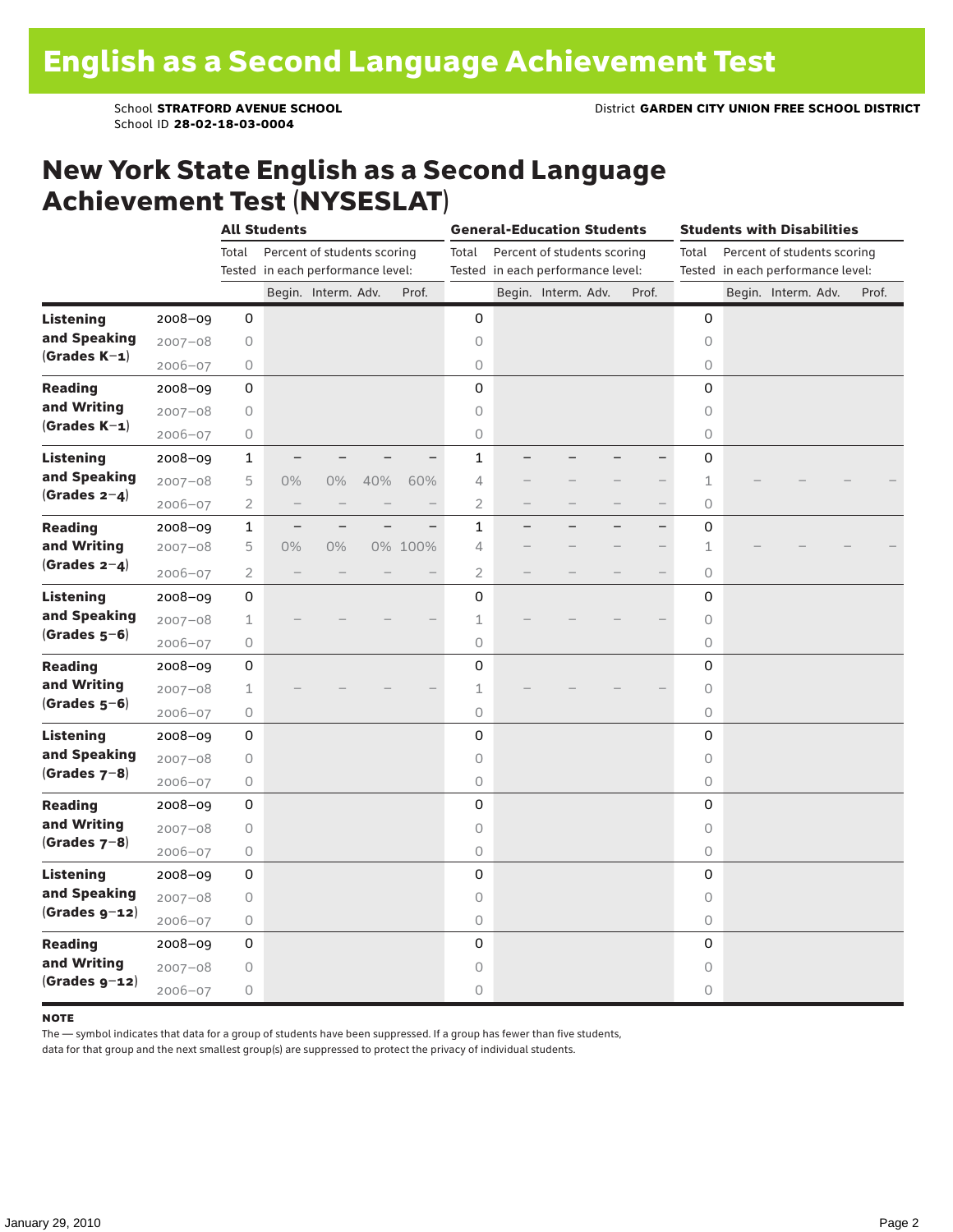School ID **28-02-18-03-0004**

# Elementary/Middle-Level Social Studies 2008–09

|                                   |                                                             | <b>All Students</b> |    | <b>General-Education Students</b> |     |       | <b>Students with Disabilities</b>                  |    |    |     |                                                             |    |    |     |                |
|-----------------------------------|-------------------------------------------------------------|---------------------|----|-----------------------------------|-----|-------|----------------------------------------------------|----|----|-----|-------------------------------------------------------------|----|----|-----|----------------|
|                                   | Percentage of students<br>Total<br>Tested scoring at level: |                     |    |                                   |     | Total | Percentage of students<br>Tested scoring at level: |    |    |     | Percentage of students<br>Total<br>Tested scoring at level: |    |    |     |                |
|                                   |                                                             |                     |    |                                   | 4   |       |                                                    |    |    |     |                                                             |    |    |     | $\overline{4}$ |
| <b>Elementary</b><br><b>Level</b> | 174                                                         | 0%                  | 0% | 10%                               | 90% | 159   | 0%                                                 | 0% | 8% | 92% | 15                                                          | 0% | 0% | 33% | 67%            |
| <b>Middle Level</b>               |                                                             |                     |    |                                   |     | 0     |                                                    |    |    |     | 0                                                           |    |    |     |                |

#### 2005 Total Cohort Performance on Regents Exams After Four Years

|                                        | <b>All Students</b><br>Cohor<br>Enroll<br>Percentage of<br>students scoring:<br>65-84 85-100<br>$55 - 64$<br>0<br>0 |  |  |  | <b>General-Education Students</b> |                                                 |  |              |  |                   | <b>Students with Disabilities</b>  |  |                    |  |  |  |
|----------------------------------------|---------------------------------------------------------------------------------------------------------------------|--|--|--|-----------------------------------|-------------------------------------------------|--|--------------|--|-------------------|------------------------------------|--|--------------------|--|--|--|
|                                        |                                                                                                                     |  |  |  | Coho<br>o.<br>屲                   | Percentage of<br>students scoring:<br>$55 - 64$ |  | 65-84 85-100 |  | Cohort<br>o.<br>멷 | Percentage of<br>students scoring: |  | 55-64 65-84 85-100 |  |  |  |
| <b>Global History</b><br>and Geography |                                                                                                                     |  |  |  | 0                                 |                                                 |  |              |  | 0                 |                                    |  |                    |  |  |  |
| <b>U.S. History</b><br>and Government  |                                                                                                                     |  |  |  | 0                                 |                                                 |  |              |  | 0                 |                                    |  |                    |  |  |  |
| <b>Science</b>                         | 0                                                                                                                   |  |  |  | 0                                 |                                                 |  |              |  | 0                 |                                    |  |                    |  |  |  |

# New York State Alternate Assessments (NYSAA) 2008–09

|                              |              | <b>All Students</b>                            |               |   |   |  |  |  |
|------------------------------|--------------|------------------------------------------------|---------------|---|---|--|--|--|
|                              | Total        | Number of students scoring<br>Tested at Level: |               |   |   |  |  |  |
|                              |              | 1                                              | $\mathcal{P}$ | 3 | 4 |  |  |  |
| <b>Elementary Level</b>      |              |                                                |               |   |   |  |  |  |
| Social Studies               | $\mathbf{1}$ |                                                |               |   |   |  |  |  |
| <b>Middle Level</b>          |              |                                                |               |   |   |  |  |  |
| Social Studies               | 0            |                                                |               |   |   |  |  |  |
| <b>Secondary Level</b>       |              |                                                |               |   |   |  |  |  |
| <b>English Language Arts</b> | O            |                                                |               |   |   |  |  |  |
| <b>Mathematics</b>           | O            |                                                |               |   |   |  |  |  |
| <b>Social Studies</b>        | O            |                                                |               |   |   |  |  |  |
| Science                      | 0            |                                                |               |   |   |  |  |  |

The New York State Alternate Assessment (NYSAA) is for students with severe cognitive disabilities. Results for students taking the NYSAA in English language arts, mathematics, and science at the elementary and middle levels are available in the *Accountability and Overview Report* part of *The New York State Report Card*.

The — symbol indicates that data for a group of students have been suppressed. If a group has fewer than five students, data for that group and the next smallest group(s) are suppressed to protect the privacy of individual students.

**NOTE**